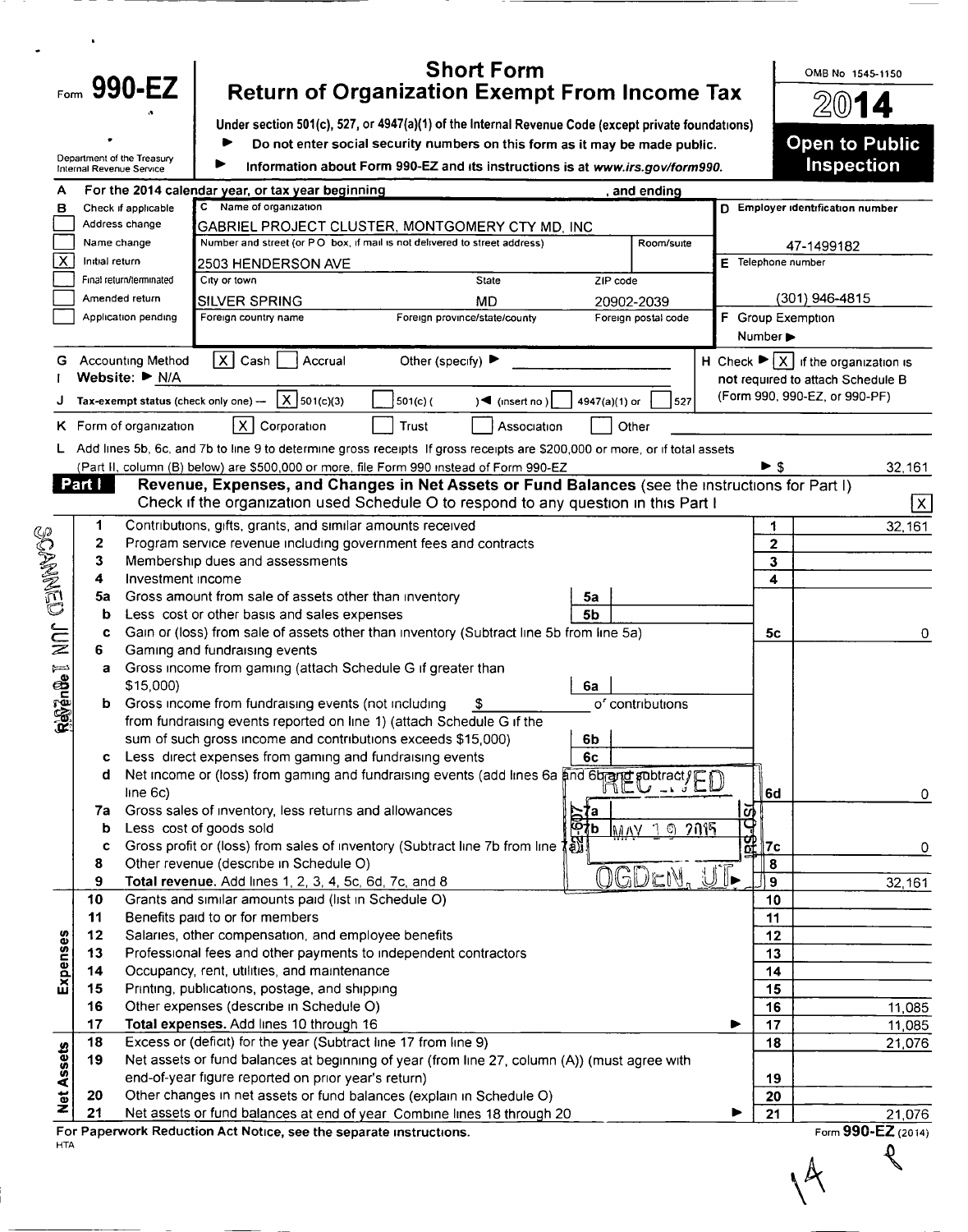|    | Form 990-EZ (2014)<br>GABRIEL PROJECT CLUSTER, MONTGOMERY CTO MD, INC.                                                                                                                |              |                                                      |                                     |                           | 47-1499182       |      | Page 2                                                 |
|----|---------------------------------------------------------------------------------------------------------------------------------------------------------------------------------------|--------------|------------------------------------------------------|-------------------------------------|---------------------------|------------------|------|--------------------------------------------------------|
|    | Part II Balance Sheets. (see the instructions for Part II)<br>Check if the organization used Schedule O to respond to any question in this Part II                                    |              |                                                      |                                     |                           |                  |      |                                                        |
|    |                                                                                                                                                                                       |              |                                                      |                                     | (A) Beginning of year     |                  |      | (B) End of year                                        |
| 22 | Cash, savings, and investments                                                                                                                                                        |              |                                                      |                                     |                           |                  | 22   | 21,076                                                 |
| 23 | Land and buildings                                                                                                                                                                    |              |                                                      |                                     |                           |                  | 23   |                                                        |
| 24 | Other assets (describe in Schedule O)                                                                                                                                                 |              |                                                      |                                     |                           |                  | 24   |                                                        |
| 25 | <b>Total assets</b>                                                                                                                                                                   |              |                                                      |                                     |                           | 0                | 25   | 21,076                                                 |
| 26 | Total liabilities (describe in Schedule O)                                                                                                                                            |              |                                                      |                                     |                           |                  | 26   |                                                        |
| 27 | Net assets or fund balances (line 27 of column (B) must agree with line 21)                                                                                                           |              |                                                      |                                     |                           |                  | 0 27 | 21,076                                                 |
|    | Part III<br>Statement of Program Service Accomplishments (see the instructions for Part III)<br>Check if the organization used Schedule O to respond to any question in this Part III |              |                                                      |                                     |                           |                  |      | <b>Expenses</b>                                        |
|    |                                                                                                                                                                                       |              |                                                      |                                     |                           |                  |      | (Required for section                                  |
|    | What is the organization's primary exempt purpose?<br>Describe the organization's program service accomplishments for each of its three largest program services,                     |              |                                                      | MATERIAL SUPPORT FOR PREGNANT WOMEN |                           |                  |      | $501(c)(3)$ and $501(c)(4)$<br>organizations, optional |
|    | as measured by expenses In a clear and concise manner, describe the services provided, the number of                                                                                  |              |                                                      |                                     |                           |                  |      | for others)                                            |
|    | persons benefited, and other relevant information for each program title                                                                                                              |              |                                                      |                                     |                           |                  |      |                                                        |
|    | 28 PROVIDE MATERIAL GOODS, SUCH AS DIAPERS, FORMULA, WIPES, CLOTHING, BASSINETS,                                                                                                      |              |                                                      |                                     |                           |                  |      |                                                        |
|    | CRIBS, STROLLERS, BABY SHAMPOO, LOTION & SOAP TO WOMEN BEFORE AND AFTER                                                                                                               |              |                                                      |                                     |                           |                  |      |                                                        |
|    | DELIVERY, APPROXIMATELY 100 CLIENTS                                                                                                                                                   |              |                                                      |                                     |                           |                  |      |                                                        |
|    | (Grants \$                                                                                                                                                                            |              | ) If this amount includes foreign grants, check here |                                     |                           |                  | 28a  | 1,591                                                  |
|    | 29 PROVIDE GROCERY GIFT CARDS FOR APPROXIMATELY 100 CLIENTS AND THEIR FAMILIES                                                                                                        |              |                                                      |                                     |                           |                  |      |                                                        |
|    |                                                                                                                                                                                       |              |                                                      |                                     |                           |                  |      |                                                        |
|    | (Grants \$                                                                                                                                                                            |              | ) If this amount includes foreign grants, check here |                                     |                           |                  |      |                                                        |
| 30 |                                                                                                                                                                                       |              |                                                      |                                     |                           |                  | 29a  | 7,932                                                  |
|    |                                                                                                                                                                                       |              |                                                      |                                     |                           |                  |      |                                                        |
|    |                                                                                                                                                                                       |              |                                                      |                                     |                           |                  |      |                                                        |
|    | (Grants \$                                                                                                                                                                            |              | If this amount includes foreign grants, check here   |                                     |                           |                  | 30a  |                                                        |
|    | 31 Other program services (describe in Schedule O)                                                                                                                                    |              |                                                      |                                     |                           |                  |      |                                                        |
|    | (Grants \$<br>If this amount includes foreign grants, check here                                                                                                                      |              |                                                      |                                     |                           |                  |      |                                                        |
|    |                                                                                                                                                                                       |              |                                                      |                                     |                           |                  | 31a  |                                                        |
|    | 32 Total program service expenses. (add lines 28a through 31a)                                                                                                                        |              |                                                      |                                     |                           |                  | 32   | 9,523                                                  |
|    | Part IV   List of Officers, Directors, Trustees, and Key Employees (list each one even i' not compensated - see the instructions for Part IV)                                         |              |                                                      |                                     |                           |                  |      |                                                        |
|    | Check if the organization used Schedule O to respond to any question in this Part IV                                                                                                  |              |                                                      |                                     |                           |                  |      |                                                        |
|    |                                                                                                                                                                                       |              | (b) Average                                          | (c) Reportable<br>compensation      | (d) Health benefits       | contributions to |      | (e) Estimated amount of                                |
|    | (a) Name and title                                                                                                                                                                    |              | hours per week<br>devoted to position                | (Forms W-2/1099-MISC)               | employee benefit plans.   |                  |      | other compensation                                     |
|    |                                                                                                                                                                                       |              |                                                      | (if not paid, enter -0-)            | and deferred compensation |                  |      |                                                        |
|    | <b>BUDNE REINKE</b>                                                                                                                                                                   |              |                                                      |                                     |                           |                  |      |                                                        |
|    | PRESIDENT                                                                                                                                                                             | <b>Hr/WK</b> | 10 00                                                | 0                                   |                           |                  | 0    | 0                                                      |
|    | MARVIN SHOTTLEFFEL<br><b>1ST VICE PRESIDENT</b>                                                                                                                                       |              |                                                      |                                     |                           |                  |      |                                                        |
|    | <b>DIANE REINKE</b>                                                                                                                                                                   | Hr/WK        | 100                                                  | 0                                   |                           |                  | 0    | 0                                                      |
|    | 2ND VICE PRESIDENT                                                                                                                                                                    | <b>Hr/WK</b> | 200                                                  | 0                                   |                           |                  | 0    | 0                                                      |
|    | NATALIE RAY                                                                                                                                                                           |              |                                                      |                                     |                           |                  |      |                                                        |
|    | <b>SECRETARY</b>                                                                                                                                                                      | Hr/WK        | 100                                                  | 0                                   |                           |                  | O    | 0                                                      |
|    | DIANA STEPANIK                                                                                                                                                                        |              |                                                      |                                     |                           |                  |      |                                                        |
|    | <b>TREASURER</b>                                                                                                                                                                      | <b>Hr/WK</b> | 400                                                  | 0                                   |                           |                  | 0    | 0                                                      |
|    |                                                                                                                                                                                       |              |                                                      |                                     |                           |                  |      |                                                        |
|    |                                                                                                                                                                                       | Hr/WK        |                                                      |                                     |                           |                  |      |                                                        |
|    |                                                                                                                                                                                       |              |                                                      |                                     |                           |                  |      |                                                        |
|    |                                                                                                                                                                                       | <b>Hr/WK</b> |                                                      |                                     |                           |                  |      |                                                        |
|    |                                                                                                                                                                                       |              |                                                      |                                     |                           |                  |      |                                                        |
|    |                                                                                                                                                                                       | <b>Hr/WK</b> |                                                      |                                     |                           |                  |      |                                                        |
|    |                                                                                                                                                                                       | <b>Hr/WK</b> |                                                      |                                     |                           |                  |      |                                                        |
|    |                                                                                                                                                                                       |              |                                                      |                                     |                           |                  |      |                                                        |
|    |                                                                                                                                                                                       | <b>Hr/WK</b> |                                                      |                                     |                           |                  |      |                                                        |
|    |                                                                                                                                                                                       |              |                                                      |                                     |                           |                  |      |                                                        |
|    |                                                                                                                                                                                       | Hr/WK        |                                                      |                                     |                           |                  |      |                                                        |
|    |                                                                                                                                                                                       |              |                                                      |                                     |                           |                  |      |                                                        |

 $\ddot{\phantom{a}}$  $\ddot{\phantom{a}}$ 

Form 990-EZ (2014)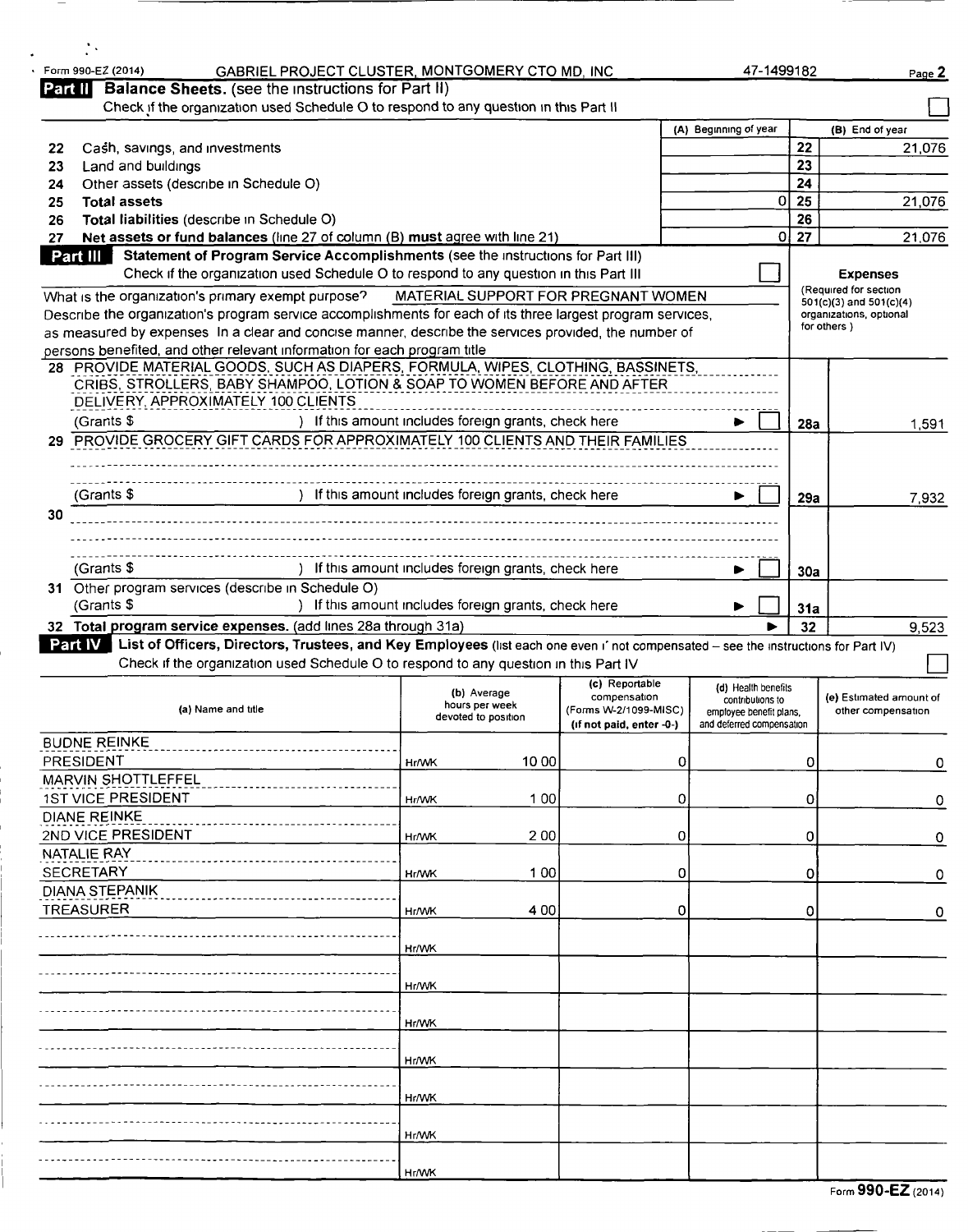|      | GABRIEL PROJECT CLUSTER, MONTGOMERY CTO MD, INC<br>Part V<br>Other Information (Note the Schedule A and personal benefit contract statement requirements in the                             |                 | 47-1499182      |            | Page 3         |
|------|---------------------------------------------------------------------------------------------------------------------------------------------------------------------------------------------|-----------------|-----------------|------------|----------------|
|      | instructions for Part V) Check if the organization used Schedule O to respond to any question in this Part V                                                                                |                 |                 |            |                |
|      |                                                                                                                                                                                             |                 |                 | <b>Yes</b> | <b>No</b>      |
| 33   | Did the organization engage in any significant activity not previously reported to the IRS? If "Yes," provide a                                                                             |                 |                 |            |                |
| 34   | detailed description of each activity in Schedule O<br>Were any significant changes made to the organizing or governing documents? If "Yes," attach a conformed                             |                 | 33              |            | $\mathsf{X}$   |
|      | copy of the amended documents if they reflect a change to the organization's name Otherwise, explain the                                                                                    |                 |                 |            |                |
|      | change on Schedule O (see instructions)                                                                                                                                                     |                 | 34              |            | X.             |
| 35 a | Did the organization have unrelated business gross income of \$1,000 or more during the year from business                                                                                  |                 |                 |            |                |
|      | activities (such as those reported on lines 2, 6a, and 7a, among others)?                                                                                                                   |                 | 35a             |            | X.             |
|      | <b>b</b> If "Yes," to line 35a, has the organization filed a Form 990-T for the year? If "No," provide an explanation in Schedule O                                                         |                 | 35b             |            |                |
| c    | Was the organization a section 501(c)(4), 501(c)(5), or 501(c)(6) organization subject to section 6033(e) notice,                                                                           |                 |                 |            |                |
|      | reporting, and proxy tax requirements during the year? If "Yes," complete Schedule C, Part III                                                                                              |                 | 35c             |            | X.             |
| 36   | Did the organization undergo a liquidation, dissolution, termination, or significant disposition of net assets<br>during the year? If "Yes," complete applicable parts of Schedule N        |                 |                 |            |                |
|      | 37 a Enter amount of political expenditures, direct or indirect, as described in the instructions                                                                                           | 37a             | 36              |            | $\mathsf{X}^-$ |
|      | b Did the organization file Form 1120-POL for this year?                                                                                                                                    |                 | 37 <sub>b</sub> |            | $\mathsf{X}$   |
| 38 a | Did the organization borrow from, or make any loans to, any officer, director, trustee, or key employee or were                                                                             |                 |                 |            |                |
|      | any such loans made in a prior year and still outstanding at the end of the tax year covered by this return?                                                                                |                 | 38a             |            | $\mathsf{X}$   |
|      | b If "Yes," complete Schedule L, Part II and enter the total amount involved                                                                                                                | 38b             |                 |            |                |
| 39   | Section 501(c)(7) organizations Enter                                                                                                                                                       |                 |                 |            |                |
| a    | Initiation fees and capital contributions included on line 9                                                                                                                                | 39a             |                 |            |                |
| b    | Gross receipts, included on line 9, for public use of club facilities                                                                                                                       | 39 <sub>b</sub> |                 |            |                |
|      | 40 a Section 501(c)(3) organizations Enter amount of tax imposed on the organization during the year under<br>Ω<br>section 4911 ▶<br>, section 4912 $\blacktriangleright$<br>section 4955 ▶ |                 |                 |            |                |
|      | $\mathbf b$ Section 501(c)(3), 501(c)(4), and 501(c)(29) organizations Did the organization engage in any section 4958                                                                      |                 |                 |            |                |
|      | excess benefit transaction during the year, or did it engage in an excess benefit transaction in a prior year                                                                               |                 |                 |            |                |
|      | that has not been reported on any of its prior Forms 990 or 990-EZ? If "Yes," complete Schedule L, Part I                                                                                   |                 | 40b             |            | X              |
| c.   | Section 501(c)(3), 501(c)(4), and 501(c)(29) organizations Enter amount of tax imposed                                                                                                      |                 |                 |            |                |
|      | on organization managers or disqualified persons during the year under sections 4912,                                                                                                       |                 |                 |            |                |
|      | 4955, and 4958                                                                                                                                                                              | Ø               |                 |            |                |
|      | d Section 501(c)(3), 501(c)(4), and 501(c)(29) organizations Enter amount of tax on line                                                                                                    | K               |                 |            |                |
|      | 40c reimbursed by the organization<br>e All organizations At any time during the tax year, was the organization a party to a prohibited tax shelter                                         |                 |                 |            |                |
|      | transaction? If "Yes," complete Form 8886-T                                                                                                                                                 |                 | 40e             |            | х              |
| 41   | List the states with which a copy of this return is filed<br>MD                                                                                                                             |                 |                 |            |                |
|      | 42 a The organization's books are in care of ▶ DIANA STEPANIK                                                                                                                               | Telephone no ▶  | 301-929-1756    |            |                |
|      | Located at ▶ 4216 NORBECK RD<br>City ROCKVILLE<br>ST MD                                                                                                                                     | $ZIP + 4$       | 20853           |            |                |
|      | b At any time during the calendar year, did the organization have an interest in or a signature or other authority over                                                                     |                 |                 | Yes        | No             |
|      | a financial account in a foreign country (such as a bank account, securities account, or other financial account)?                                                                          |                 | 42b             |            | $\mathsf X$    |
|      | If "Yes," enter the name of the foreign country<br>▸                                                                                                                                        |                 |                 |            |                |
|      | See the instructions for exceptions and filing requirements for FinCEN Form 114, Report of Foreign Bank and                                                                                 |                 |                 |            |                |
|      | Financial Accounts (FBAR)                                                                                                                                                                   |                 |                 |            |                |
|      | c At any time during the calendar year, did the organization maintain an office outside the U S ?                                                                                           |                 | 42c             |            | X.             |
|      | If "Yes," enter the name of the foreign country<br>▸                                                                                                                                        |                 |                 |            |                |
| 43   | Section 4947(a)(1) nonexempt charitable trusts filing Form 990-EZ in lieu of Form 1041-Check here                                                                                           |                 |                 |            |                |
|      | and enter the amount of tax-exempt interest received or accrued during the tax year                                                                                                         | 43<br>▶         |                 |            |                |
|      |                                                                                                                                                                                             |                 |                 | <b>Yes</b> | No             |
| 44 a | Did the organization maintain any donor advised funds during the year? If "Yes," Form 990 must be                                                                                           |                 |                 |            |                |
|      | completed instead of Form 990-EZ                                                                                                                                                            |                 | 44а             |            | $\mathsf{X}^-$ |
| b.   | Did the organization operate one or more hospital facilities during the year? If "Yes," Form 990 must be<br>completed instead of Form 990-EZ                                                |                 |                 |            |                |
|      | Did the organization receive any payments for indoor tanning services during the year?                                                                                                      |                 | 44b<br>44c      |            | $\frac{x}{x}$  |
|      | d If "Yes" to line 44c, has the organization filed a Form 720 to report these payments? If "No," provide an                                                                                 |                 |                 |            |                |
|      | explanation in Schedule O                                                                                                                                                                   |                 | 44d             |            |                |
|      |                                                                                                                                                                                             |                 |                 |            | $\frac{x}{x}$  |
| 45 a | Did the organization have a controlled entity within the meaning of section 512(b)(13)?                                                                                                     |                 | 45a             |            |                |
|      | 45 b Did the organization receive any payment from or engage in any transaction with a controlled entity within the                                                                         |                 |                 |            |                |
|      | meaning of section 512(b)(13)? If "Yes," Form 990 and Schedule R may need to be completed instead of<br>Form 990-EZ (see instructions)                                                      |                 |                 |            |                |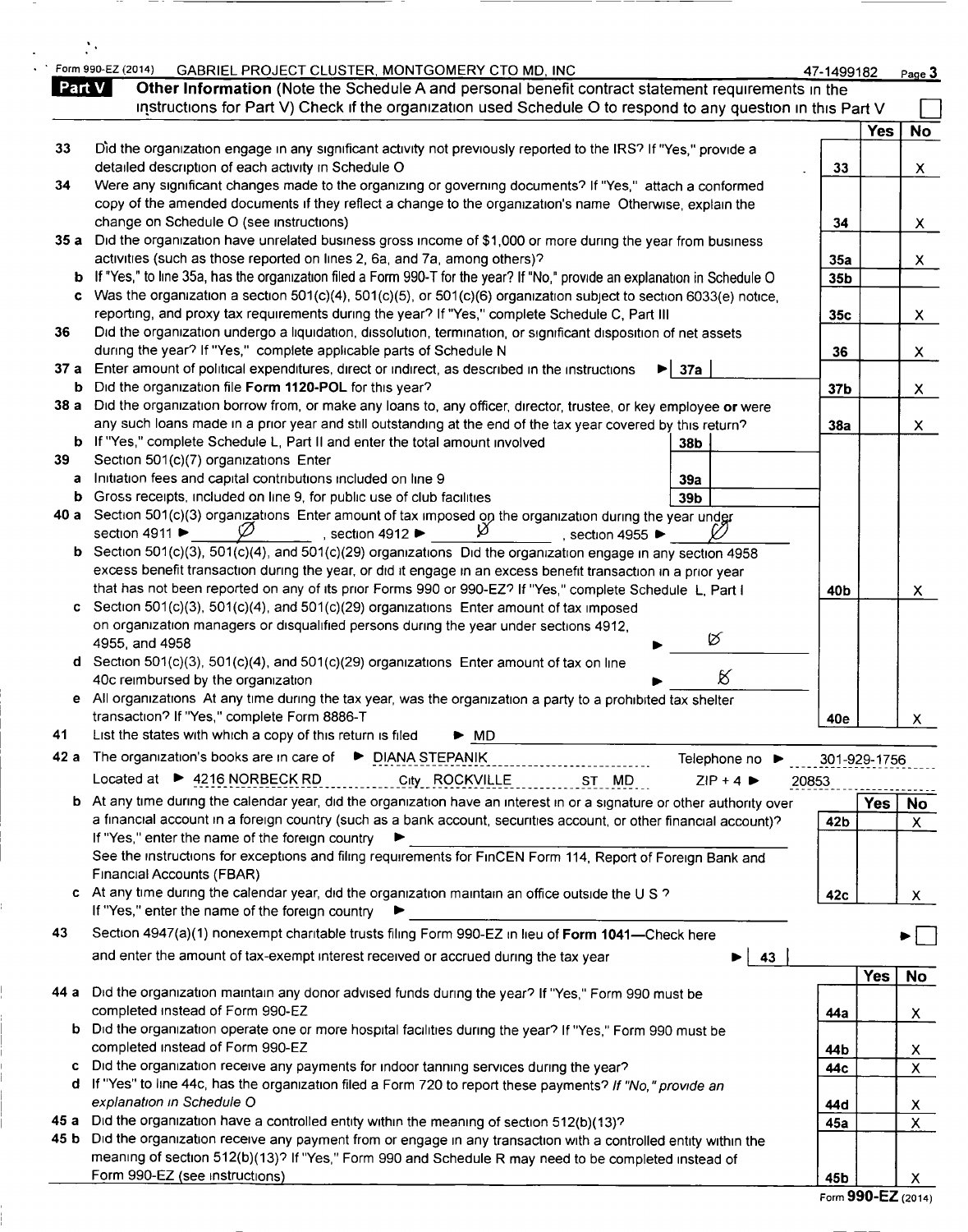| Form 990-EZ (2014) | GABRIEL PROJECT CLUSTER, MONTGOMERY CTO MD, INC.<br>47-1499182                                                      |    |       | Page 4 |  |
|--------------------|---------------------------------------------------------------------------------------------------------------------|----|-------|--------|--|
|                    |                                                                                                                     |    | Yes . | No     |  |
| 46                 | Did the organization engage, directly or indirectly, in political campaign activities on behalf of or in opposition |    |       |        |  |
|                    | to candidates for public office? If "Yes," complete Schedule C, Part I                                              | 46 |       |        |  |
| <b>Part VI</b>     | Section 501(c)(3) organizations only                                                                                |    |       |        |  |
|                    | All section 501(c)(3) organizations must answer questions 47-49b and 52, and complete the tables for lines          |    |       |        |  |
|                    | 50 and 51                                                                                                           |    |       |        |  |

|    | Check if the organization used Schedule O to respond to any question in this Part VI                          |     |      |    |
|----|---------------------------------------------------------------------------------------------------------------|-----|------|----|
|    |                                                                                                               |     | Yes. | No |
| 47 | Did the organization engage in lobbying activities or have a section 501(h) election in effect during the tax |     |      |    |
|    | year? If "Yes," complete Schedule C, Part II                                                                  | 47  |      |    |
| 48 | Is the organization a school as described in section 170(b)(1)(A)(ii)? If "Yes," complete Schedule E          | 48  |      |    |
|    | 49 a Did the organization make any transfers to an exempt non-charitable related organization?                | 49а |      |    |
|    | <b>b</b> If "Yes," was the related organization a section 527 organization?                                   | 49b |      |    |

50 Complete this table for the organization's five highest compensated employees (other than officers, directors, trustees and key employees) who each received more than \$100,000 of compensation from the organization If there is none, enter "None "

| (a) Name and title of each employee                          | (b) Average<br>hours per week<br>devoted to position |    | (c) Reportable<br>compensation<br>(Forms W-2/1099-MISC) | (d) Health benefits,<br>contributions to employee<br>benefit plans, and deferred<br>compensation | (e) Estimated amount of<br>other compensation |
|--------------------------------------------------------------|------------------------------------------------------|----|---------------------------------------------------------|--------------------------------------------------------------------------------------------------|-----------------------------------------------|
| Name None                                                    |                                                      |    |                                                         |                                                                                                  |                                               |
| Title                                                        | <b>Hr/WK</b>                                         | 00 |                                                         |                                                                                                  |                                               |
| Name                                                         |                                                      |    |                                                         |                                                                                                  |                                               |
| Title                                                        | <b>Hr/WK</b>                                         | 00 |                                                         |                                                                                                  |                                               |
| Name                                                         |                                                      |    |                                                         |                                                                                                  |                                               |
| Title                                                        | <b>Hr/WK</b>                                         | 00 |                                                         |                                                                                                  |                                               |
| Name                                                         |                                                      |    |                                                         |                                                                                                  |                                               |
| Title                                                        | Hr/WK                                                | 00 |                                                         |                                                                                                  |                                               |
| Name                                                         |                                                      |    |                                                         |                                                                                                  |                                               |
| Title<br>Total cumber of ethnic small uses and suppleted OOO | <b>Hr/WK</b>                                         | 00 |                                                         |                                                                                                  |                                               |

Total number of other employees paid over \$100,000

 $\ddot{\phantom{a}}$ 

<sup>51</sup> Complete this table for the organization's five highest compensated independent contractors who each received more than

\$100,000 of compensation from the organization If there is none, enter "None "

|           | (a) Name and business address of each independent contractor | (b) Type of service | (c) Compensation |  |  |
|-----------|--------------------------------------------------------------|---------------------|------------------|--|--|
| Name None | Str                                                          |                     |                  |  |  |
| $C1$ ty   | <b>ST</b>                                                    | ZIP                 |                  |  |  |
| Name      | Str                                                          |                     |                  |  |  |
| City      | <b>ST</b>                                                    | ZIP                 |                  |  |  |
| Name      | Str                                                          |                     |                  |  |  |
| City      | ST.                                                          | ZIP.                |                  |  |  |
| Name      | Str                                                          |                     |                  |  |  |
| City      | ST                                                           | ZIP                 |                  |  |  |
| Name      | Str                                                          |                     |                  |  |  |
| City      | ST                                                           | ZIP                 |                  |  |  |

d Total number of other independent contractors each receiving over 52 Did the organization complete Schedule A? Note. All section 501

completed Schedule A

Under penalties of perjury, I declare that I have examined this return, including accom true, correct, and complete Declaratien of preparer (offier than officer) is based on all

|                 | $^{\prime}$ e Ke                                                      |               |
|-----------------|-----------------------------------------------------------------------|---------------|
| Sign            | Signature of officer                                                  |               |
| Here            | <b>BUDNE REINKE, PRESIDENT</b>                                        |               |
|                 | Type or print name and title                                          |               |
| Paid            | Print/Type preparer's name                                            | Preparents su |
|                 | <b>JAMES FRITZ</b>                                                    |               |
| Preparer        | TAX PLANNERS INC<br>Firm's name                                       |               |
| <b>Use Only</b> | Firm's address > PO BOX 6208, FALLS CHURCH, VA 21                     |               |
|                 | May the IRS discuss this return with the preparer shown above? See in |               |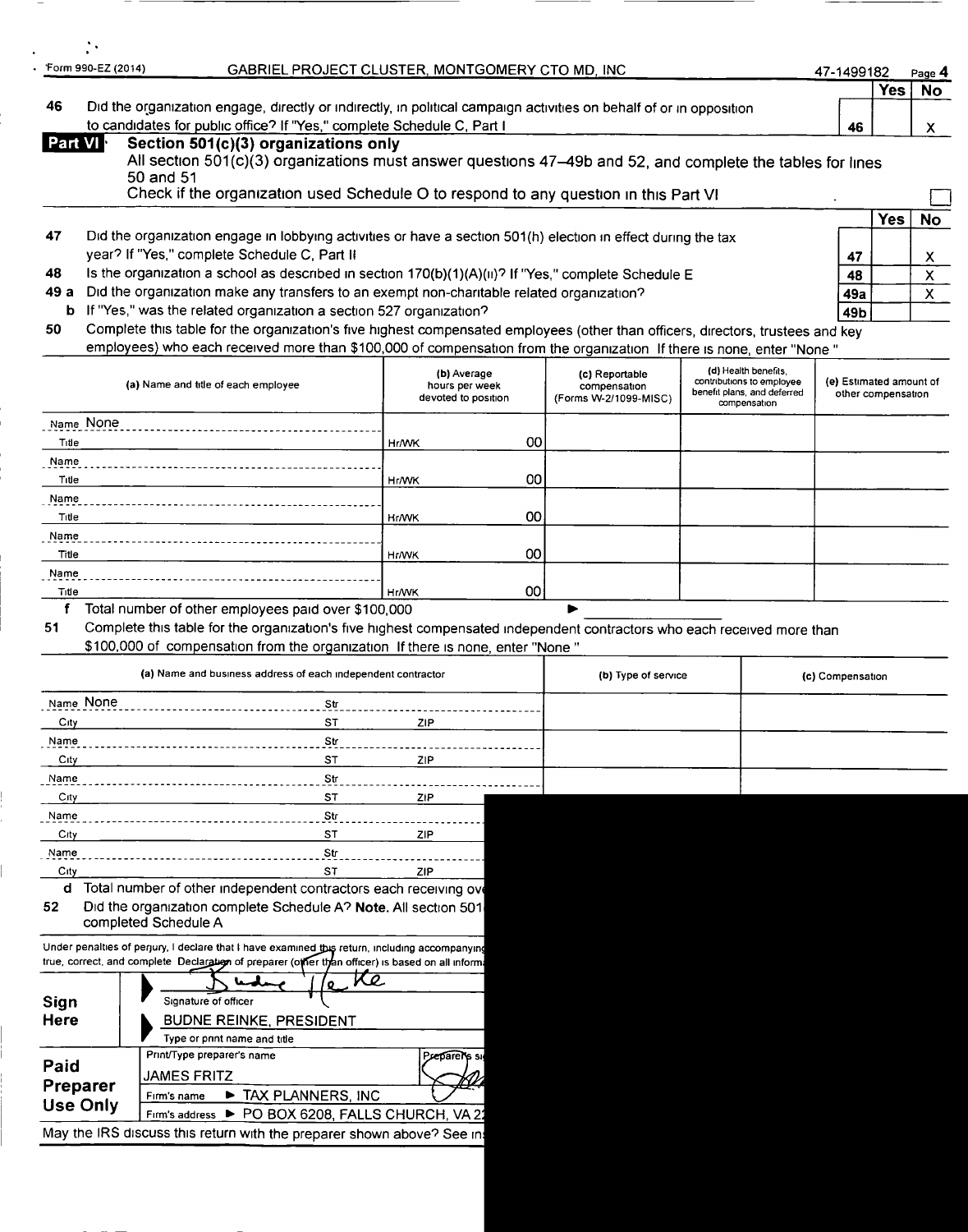|                | <b>SCHEDULE A</b><br>(Form 990 or 990-EZ)                                                        |                                                                                                                         |                                                                       | <b>Public Charity Status and Public Support</b>                                                                                                                                                                                                                                                                                                                                                                                                                               |     |                                                                   |                                                         | OMB No 1545-0047                                      |
|----------------|--------------------------------------------------------------------------------------------------|-------------------------------------------------------------------------------------------------------------------------|-----------------------------------------------------------------------|-------------------------------------------------------------------------------------------------------------------------------------------------------------------------------------------------------------------------------------------------------------------------------------------------------------------------------------------------------------------------------------------------------------------------------------------------------------------------------|-----|-------------------------------------------------------------------|---------------------------------------------------------|-------------------------------------------------------|
|                |                                                                                                  | Complete if the organization is a section 501(c)(3) organization or a section<br>4947(a)(1) nonexempt charitable trust. |                                                                       |                                                                                                                                                                                                                                                                                                                                                                                                                                                                               |     |                                                                   |                                                         |                                                       |
|                |                                                                                                  |                                                                                                                         |                                                                       | Attach to Form 990 or Form 990-EZ.                                                                                                                                                                                                                                                                                                                                                                                                                                            |     |                                                                   |                                                         | <b>Open to Public</b>                                 |
|                | Department of the Treasury<br>Internal Revenue Service                                           |                                                                                                                         |                                                                       | Information about Schedule A (Form 990 or 990-EZ) and its instructions is at www irs.gov/form990.                                                                                                                                                                                                                                                                                                                                                                             |     |                                                                   |                                                         | Inspection                                            |
|                | Name of the organization                                                                         |                                                                                                                         |                                                                       |                                                                                                                                                                                                                                                                                                                                                                                                                                                                               |     |                                                                   | <b>Employer identification number</b>                   |                                                       |
|                |                                                                                                  |                                                                                                                         | GABRIEL PROJECT CLUSTER, MONTGOMERY CTO MD, INC                       |                                                                                                                                                                                                                                                                                                                                                                                                                                                                               |     |                                                                   |                                                         | 47-1499182                                            |
| Part I         |                                                                                                  |                                                                                                                         |                                                                       | Reason for Public Charity Status (All organizations must complete this part.) See instructions<br>The organization is not a private foundation because it is (For lines 1 through 11, check only one box)                                                                                                                                                                                                                                                                     |     |                                                                   |                                                         |                                                       |
| 1              |                                                                                                  |                                                                                                                         |                                                                       | A church, convention of churches, or association of churches described in section 170(b)(1)(A)(i).                                                                                                                                                                                                                                                                                                                                                                            |     |                                                                   |                                                         |                                                       |
| $\overline{2}$ |                                                                                                  |                                                                                                                         | A school described in section 170(b)(1)(A)(ii). (Attach Schedule E)   |                                                                                                                                                                                                                                                                                                                                                                                                                                                                               |     |                                                                   |                                                         |                                                       |
| 3              |                                                                                                  |                                                                                                                         |                                                                       | A hospital or a cooperative hospital service organization described in section 170(b)(1)(A)(iii).                                                                                                                                                                                                                                                                                                                                                                             |     |                                                                   |                                                         |                                                       |
| 4              | hospital's name, city, and state                                                                 |                                                                                                                         |                                                                       | A medical research organization operated in conjunction with a hospital described in section 170(b)(1)(A)(iii). Enter the                                                                                                                                                                                                                                                                                                                                                     |     |                                                                   |                                                         |                                                       |
| 5              | section 170(b)(1)(A)(iv). (Complete Part II)                                                     |                                                                                                                         |                                                                       | An organization operated for the benefit of a college or university owned or operated by a governmental unit described in                                                                                                                                                                                                                                                                                                                                                     |     |                                                                   |                                                         |                                                       |
| 6              | A federal, state, or local government or governmental unit described in section 170(b)(1)(A)(v). |                                                                                                                         |                                                                       |                                                                                                                                                                                                                                                                                                                                                                                                                                                                               |     |                                                                   |                                                         |                                                       |
| $\overline{7}$ |                                                                                                  |                                                                                                                         | described in section 170(b)(1)(A)(vi). (Complete Part II)             | An organization that normally receives a substantial part of its support from a governmental unit or from the general public                                                                                                                                                                                                                                                                                                                                                  |     |                                                                   |                                                         |                                                       |
| 8              |                                                                                                  |                                                                                                                         |                                                                       | A community trust described in section 170(b)(1)(A)(vi). (Complete Part II )                                                                                                                                                                                                                                                                                                                                                                                                  |     |                                                                   |                                                         |                                                       |
| 9              | $\mathsf{X}$                                                                                     |                                                                                                                         |                                                                       | An organization that normally receives (1) more than 33 1/3% of its support from contributions, membership fees, and gross<br>receipts from activities related to its exempt functions—subject to certain exceptions, and (2) no more than 33 1/3% of its<br>support from gross investment income and unrelated business taxable income (less section 511 tax) from businesses<br>acquired by the organization after June 30, 1975 See section 509(a)(2). (Complete Part III) |     |                                                                   |                                                         |                                                       |
| 10             |                                                                                                  |                                                                                                                         |                                                                       | An organization organized and operated exclusively to test for public safety See section 509(a)(4).                                                                                                                                                                                                                                                                                                                                                                           |     |                                                                   |                                                         |                                                       |
| 11             |                                                                                                  |                                                                                                                         |                                                                       | An organization organized and operated exclusively for the benefit of, to perform the functions of, or to carry out the purposes<br>of one or more publicly supported organizations described in section 509(a)(1) or section 509(a)(2). See section 509(a)(3).<br>Check the box in lines 11a through 11d that describes the type of supporting organization and complete lines 11e, 11f, and 11g                                                                             |     |                                                                   |                                                         |                                                       |
| a              |                                                                                                  |                                                                                                                         | organization You must complete Part IV, Sections A and B.             | Type I. A supporting organization operated, supervised, or controlled by its supported organization(s), typically by giving<br>the supported organization(s) the power to regularly appoint or elect a majority of the directors or trustees of the supporting                                                                                                                                                                                                                |     |                                                                   |                                                         |                                                       |
| b              |                                                                                                  |                                                                                                                         | organization(s) You must complete Part IV, Sections A and C.          | Type II. A supporting organization supervised or controlled in connection with its supported organization(s), by having<br>control or management of the supporting organization vested in the same persons that control or manage the supported                                                                                                                                                                                                                               |     |                                                                   |                                                         |                                                       |
| c              |                                                                                                  |                                                                                                                         |                                                                       | Type III functionally integrated. A supporting organization operated in connection with, and functionally integrated with,<br>its supported organization(s) (see instructions) You must complete Part IV, Sections A, D, and E.                                                                                                                                                                                                                                               |     |                                                                   |                                                         |                                                       |
| d              |                                                                                                  |                                                                                                                         |                                                                       | Type III non-functionally integrated. A supporting organization operated in connection with its supported organization(s)<br>that is not functionally integrated The organization generally must satisfy a distribution requirement and an attentiveness<br>requirement (see instructions) You must complete Part IV, Sections A and D, and Part V.                                                                                                                           |     |                                                                   |                                                         |                                                       |
| е              |                                                                                                  |                                                                                                                         |                                                                       | Check this box if the organization received a written determination from the IRS that it is a Type I, Type II, Type III<br>functionally integrated, or Type III non-functionally integrated supporting organization                                                                                                                                                                                                                                                           |     |                                                                   |                                                         |                                                       |
| f<br>a         | Enter the number of supported organizations                                                      |                                                                                                                         | Provide the following information about the supported organization(s) |                                                                                                                                                                                                                                                                                                                                                                                                                                                                               |     |                                                                   |                                                         |                                                       |
|                | (i) Name of supported organization                                                               |                                                                                                                         | $(0)$ EIN                                                             | (iii) Type of organization<br>(described on lines 1-9<br>above or IRC section                                                                                                                                                                                                                                                                                                                                                                                                 |     | (iv) is the organization<br>listed in your governing<br>document? | (v) Amount of monetary<br>support (see<br>instructions) | (vi) Amount of<br>other support (see<br>instructions) |
|                |                                                                                                  |                                                                                                                         |                                                                       | (see instructions))                                                                                                                                                                                                                                                                                                                                                                                                                                                           |     |                                                                   |                                                         |                                                       |
| (A)            |                                                                                                  |                                                                                                                         |                                                                       |                                                                                                                                                                                                                                                                                                                                                                                                                                                                               | Yes | No                                                                |                                                         |                                                       |
|                |                                                                                                  |                                                                                                                         |                                                                       |                                                                                                                                                                                                                                                                                                                                                                                                                                                                               |     |                                                                   |                                                         |                                                       |
| (B)            |                                                                                                  |                                                                                                                         |                                                                       |                                                                                                                                                                                                                                                                                                                                                                                                                                                                               |     |                                                                   |                                                         |                                                       |
| (C)            |                                                                                                  |                                                                                                                         |                                                                       |                                                                                                                                                                                                                                                                                                                                                                                                                                                                               |     |                                                                   |                                                         |                                                       |
| (D)            |                                                                                                  |                                                                                                                         |                                                                       |                                                                                                                                                                                                                                                                                                                                                                                                                                                                               |     |                                                                   |                                                         |                                                       |
| (E)            |                                                                                                  |                                                                                                                         |                                                                       |                                                                                                                                                                                                                                                                                                                                                                                                                                                                               |     |                                                                   |                                                         |                                                       |
| <b>Total</b>   |                                                                                                  |                                                                                                                         |                                                                       |                                                                                                                                                                                                                                                                                                                                                                                                                                                                               |     |                                                                   | 0                                                       |                                                       |

 $\overline{\phantom{a}}$ 

 $\overline{\phantom{a}}$ 

 $\cdot$   $-$